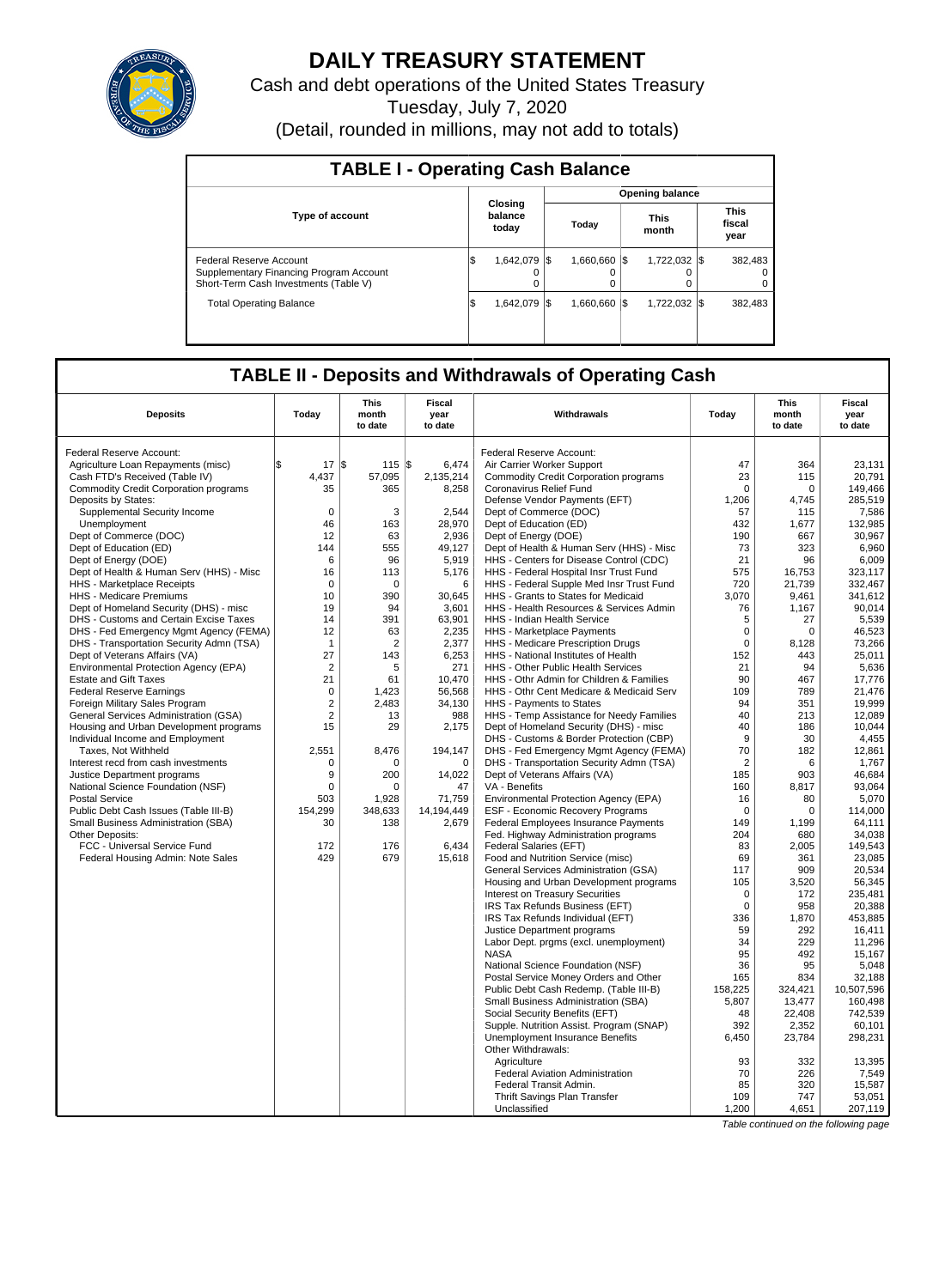| <b>TABLE II cont. - Deposits and Withdrawals of Operating Cash</b>       |                 |                          |                           |                                                                      |                                 |                                 |                           |  |  |  |  |
|--------------------------------------------------------------------------|-----------------|--------------------------|---------------------------|----------------------------------------------------------------------|---------------------------------|---------------------------------|---------------------------|--|--|--|--|
| Today<br><b>Deposits</b>                                                 |                 | This<br>month<br>to date | Fiscal<br>year<br>to date | Withdrawals                                                          | Today                           | <b>This</b><br>month<br>to date | Fiscal<br>year<br>to date |  |  |  |  |
| <b>Total Other Deposits</b><br>Change in Balance of Uncollected<br>Funds | 601<br>0        | 1,813<br>0               | 149,181<br>0              | Total, Other Withdrawals                                             | 1,556                           | 26,812                          | 652,555                   |  |  |  |  |
| <b>Transfers from Depositaries</b>                                       | $\Omega$        | $\Omega$                 | 0                         | <b>Transfers to Depositaries</b>                                     | 0                               | 0                               | $\mathbf{0}$              |  |  |  |  |
| <b>Total Federal Reserve Account</b>                                     | 162,830         | 424,853                  | 17,084,520                | <b>Total Federal Reserve Account</b>                                 | 181,412                         | 504,806                         | 15,824,925                |  |  |  |  |
| Short-Term Cash Investments:<br>Transfers from Federal Reserve Account   |                 |                          |                           | Short-Term Cash Investments:<br>Transfers to Federal Reserve Account |                                 |                                 |                           |  |  |  |  |
| (Table V)<br>Total Deposits (excluding transfers)                        | 0<br>162,830 \$ | $\Omega$<br>424,853 \$   | 0<br>17,084,520           | (Table V)<br>Total Withdrawals (excluding transfers)                 | $\Omega$<br>l\$<br>181,412   \$ |                                 | 504,806 \$15,824,925      |  |  |  |  |
|                                                                          |                 |                          |                           |                                                                      |                                 |                                 |                           |  |  |  |  |
|                                                                          |                 |                          |                           | Net Change in Operating Cash Balance                                 | $-18,581$                       | I\$<br>$-79,953$ $\sqrt{5}$     | 1,259,596                 |  |  |  |  |

| <b>TABLE III-A - Public Debt Transactions</b> |                                                                                                    |                 |  |            |                                         |                                 |                       |      |                           |  |            |  |
|-----------------------------------------------|----------------------------------------------------------------------------------------------------|-----------------|--|------------|-----------------------------------------|---------------------------------|-----------------------|------|---------------------------|--|------------|--|
| <b>Issues</b>                                 | <b>This</b><br><b>Fiscal</b><br>Today<br><b>Redemptions</b><br>month<br>year<br>to date<br>to date |                 |  | Todav      |                                         | <b>This</b><br>month<br>to date |                       |      | Fiscal<br>year<br>to date |  |            |  |
| Marketable:                                   |                                                                                                    |                 |  |            | Marketable:                             |                                 |                       |      |                           |  |            |  |
| Bills:                                        |                                                                                                    |                 |  |            | <b>Bills</b>                            |                                 | $156,437$ $\sqrt{\$}$ |      | $310,611$ $\sqrt{\$}$     |  | 8,653,595  |  |
| <b>Regular Series</b>                         | $96,438$ \$                                                                                        | 214,967 \$      |  | 8,605,592  | <b>Notes</b>                            |                                 |                       |      |                           |  | 1,537,078  |  |
| Cash Management Series                        | 55,001                                                                                             | 125,002         |  | 2,780,029  | <b>Bonds</b>                            |                                 |                       |      |                           |  | 17,060     |  |
| <b>Notes</b>                                  |                                                                                                    |                 |  | 2,172,411  | <b>Federal Financing Bank</b>           |                                 |                       |      | O                         |  | 1,547      |  |
| <b>Bonds</b>                                  |                                                                                                    | 0               |  | 239,355    | Nonmarketable:                          |                                 |                       |      |                           |  |            |  |
| Inflation-Protected Securities Increment      |                                                                                                    | $-306$          |  | $-432$     | <b>United States Savings Securities</b> |                                 | 33                    |      | 197                       |  | 7.248      |  |
| <b>Federal Financing Bank</b>                 |                                                                                                    |                 |  |            | <b>Government Account Series</b>        |                                 | 382,647               |      | 1,987,546                 |  | 78,405,783 |  |
| Nonmarketable:                                |                                                                                                    |                 |  |            | Hope Bonds                              |                                 |                       |      |                           |  | $\Omega$   |  |
| United States Savings Securities:             |                                                                                                    |                 |  |            | <b>Domestic Series</b>                  |                                 |                       |      |                           |  | 4,522      |  |
| Cash Issue Price                              | $\overline{2}$                                                                                     | 8               |  | 592        | <b>Foreign Series</b>                   |                                 |                       |      | $\Omega$                  |  | $\Omega$   |  |
| Interest Increment                            |                                                                                                    | 358             |  | 4,290      | <b>State and Local Series</b>           |                                 | 85                    |      | 7,409                     |  | 65,612     |  |
| <b>Government Account Series</b>              | 387,004                                                                                            | 1,946,737       |  | 78,439,777 | Other                                   |                                 | 1,670                 |      | 6,205                     |  | 222,481    |  |
| Hope Bonds                                    |                                                                                                    |                 |  | $\Omega$   |                                         |                                 |                       |      |                           |  |            |  |
| <b>Domestic Series</b>                        |                                                                                                    |                 |  | 95,636     |                                         |                                 |                       |      |                           |  |            |  |
| <b>Foreign Series</b>                         |                                                                                                    |                 |  |            |                                         |                                 |                       |      |                           |  |            |  |
| State and Local Series                        | 1,241                                                                                              | 2,616           |  | 96,253     |                                         |                                 |                       |      |                           |  |            |  |
| Other                                         | 1,662                                                                                              | 6,177           |  | 222,855    | <b>Total Redemptions</b>                |                                 | 540,872 \$            |      | 2,311,967 \$              |  | 88,914,927 |  |
| <b>Total Issues</b>                           | 541,350 \$                                                                                         | $2,295,560$ \\$ |  | 92,656,359 | Net Change in Public Debt Outstanding   |                                 | 478                   | I\$. | $-16,407$ \\$             |  | 3,741,432  |  |
|                                               |                                                                                                    |                 |  |            |                                         |                                 |                       |      |                           |  |            |  |

## **TABLE III-B - Adjustment of Public Debt Transactions to Cash Basis**

| <b>Transactions</b>                                         |     | Today   |     | <b>This</b><br>month<br>to date | Fiscal<br>year<br>to date                           |
|-------------------------------------------------------------|-----|---------|-----|---------------------------------|-----------------------------------------------------|
| Public Debt Cash Issues:                                    |     |         |     |                                 |                                                     |
| Public Debt Issues (Table III-A)                            | l\$ | 541,350 | IS. | 2,295,560                       | \$92,656,359                                        |
| Premium on New Issues                                       |     |         |     | ი                               | 11,720                                              |
| Discount on New Issues:                                     |     |         |     |                                 |                                                     |
| Bills $(-)$                                                 |     | 45      |     | 139                             | 20.262                                              |
| Bonds and Notes (-)                                         |     | O       |     | 0                               | 9.794                                               |
| Federal Financing Bank (-)                                  |     | O       |     | Ω                               |                                                     |
| Government Account Transactions (-)                         |     | 387,004 |     | 1,946,737                       | 78,439,777                                          |
| Hope Bonds (-)                                              |     |         |     |                                 |                                                     |
| Interest Increment on United States                         |     |         |     |                                 |                                                     |
| Savings Securities (-)                                      |     | 2       |     | 358                             | 4.290                                               |
| Inflation-Protected Securities Increment                    |     | 0       |     | $-306$                          | $-492$                                              |
| <b>Total Public Debt Cash Issues</b>                        |     |         |     |                                 |                                                     |
| Deposited in Federal Reserve Account                        | S.  | 154,299 | I\$ |                                 | 348,633 \$14,194,449                                |
| <b>Public Debt Cash Redemptions:</b>                        |     |         |     |                                 |                                                     |
| Public Debt Redemptions (Table III-A)                       | l\$ | 540,872 |     |                                 | $\frac{1}{2}$ , 2,311,967 $\frac{1}{2}$ ,88,914,927 |
| Premium on Debt Buyback Operation                           |     |         |     |                                 |                                                     |
| Discount on Debt Buyback Operation (-)                      |     | O       |     |                                 |                                                     |
| Federal Financing Bank (-)                                  |     | O       |     | Ω                               | 1.547                                               |
| Government Account Transactions (-)                         |     | 382,647 |     | 1,987,546                       | 78,405,783                                          |
| Hope Bonds (-)<br><b>Total Public Debt Cash Redemptions</b> |     | O       |     |                                 |                                                     |
| Withdrawn from Federal Reserve Acct.                        | \$  | 158,225 | IS. | 324,421                         | \$10,507,596                                        |

## **TABLE III-C - Debt Subject to Limit**

|                                   | Closing          | Opening balance |                           |                |  |  |  |  |  |  |
|-----------------------------------|------------------|-----------------|---------------------------|----------------|--|--|--|--|--|--|
| <b>Balance Transactions</b>       | balance<br>today | Today           | <b>This</b><br>month      | Fiscal<br>year |  |  |  |  |  |  |
| Debt Held by the Public           | \$20,554,746     | \$20,558,806    | \$20,530,278              | \$16,809,092   |  |  |  |  |  |  |
| Intragovernmental Holdings        | 5,906,088        | 5,901,550       | 5,946,963                 | 5,910,309      |  |  |  |  |  |  |
| <b>Total Public Debt</b>          |                  |                 |                           |                |  |  |  |  |  |  |
| Outstanding                       | 26,460,834       | 26,460,356      | 26,477,241                | 22,719,402     |  |  |  |  |  |  |
| Less: Debt Not                    |                  |                 |                           |                |  |  |  |  |  |  |
| Subject to Limit:                 |                  |                 |                           |                |  |  |  |  |  |  |
| Other Debt                        | 478              | 478             | 478                       | 479            |  |  |  |  |  |  |
| <b>Unamortized Discount</b>       | 18,796           | 18,806          | 19,037                    | 23,497         |  |  |  |  |  |  |
| <b>Federal Financing Bank</b>     | 7,262            | 7.262           | 7,262                     | 8,809          |  |  |  |  |  |  |
| Hope Bonds                        | 0                | 0               | 0                         | 0              |  |  |  |  |  |  |
| Plus: Other Debt Subject to Limit |                  |                 |                           |                |  |  |  |  |  |  |
| Guaranteed Debt of                |                  |                 |                           |                |  |  |  |  |  |  |
| Government Agencies               | 0                | 0               | 0                         | 0              |  |  |  |  |  |  |
|                                   |                  |                 |                           |                |  |  |  |  |  |  |
| <b>Total Public Debt</b>          |                  |                 |                           |                |  |  |  |  |  |  |
| Subject to Limit                  | \$26,434,298     | \$26,433,810    | \$26,450,464 \$22,686,617 |                |  |  |  |  |  |  |
|                                   |                  |                 |                           |                |  |  |  |  |  |  |
| <b>Statutory Debt Limit</b>       | SUSP-1           | SUSP-1          | SUSP-1                    | SUSP-1         |  |  |  |  |  |  |
|                                   |                  |                 |                           |                |  |  |  |  |  |  |
|                                   |                  |                 |                           |                |  |  |  |  |  |  |
|                                   |                  |                 |                           |                |  |  |  |  |  |  |
|                                   |                  |                 |                           |                |  |  |  |  |  |  |
|                                   |                  |                 |                           |                |  |  |  |  |  |  |
|                                   |                  |                 |                           |                |  |  |  |  |  |  |
|                                   |                  |                 |                           |                |  |  |  |  |  |  |
|                                   |                  |                 |                           | $\overline{ }$ |  |  |  |  |  |  |

See Footnote